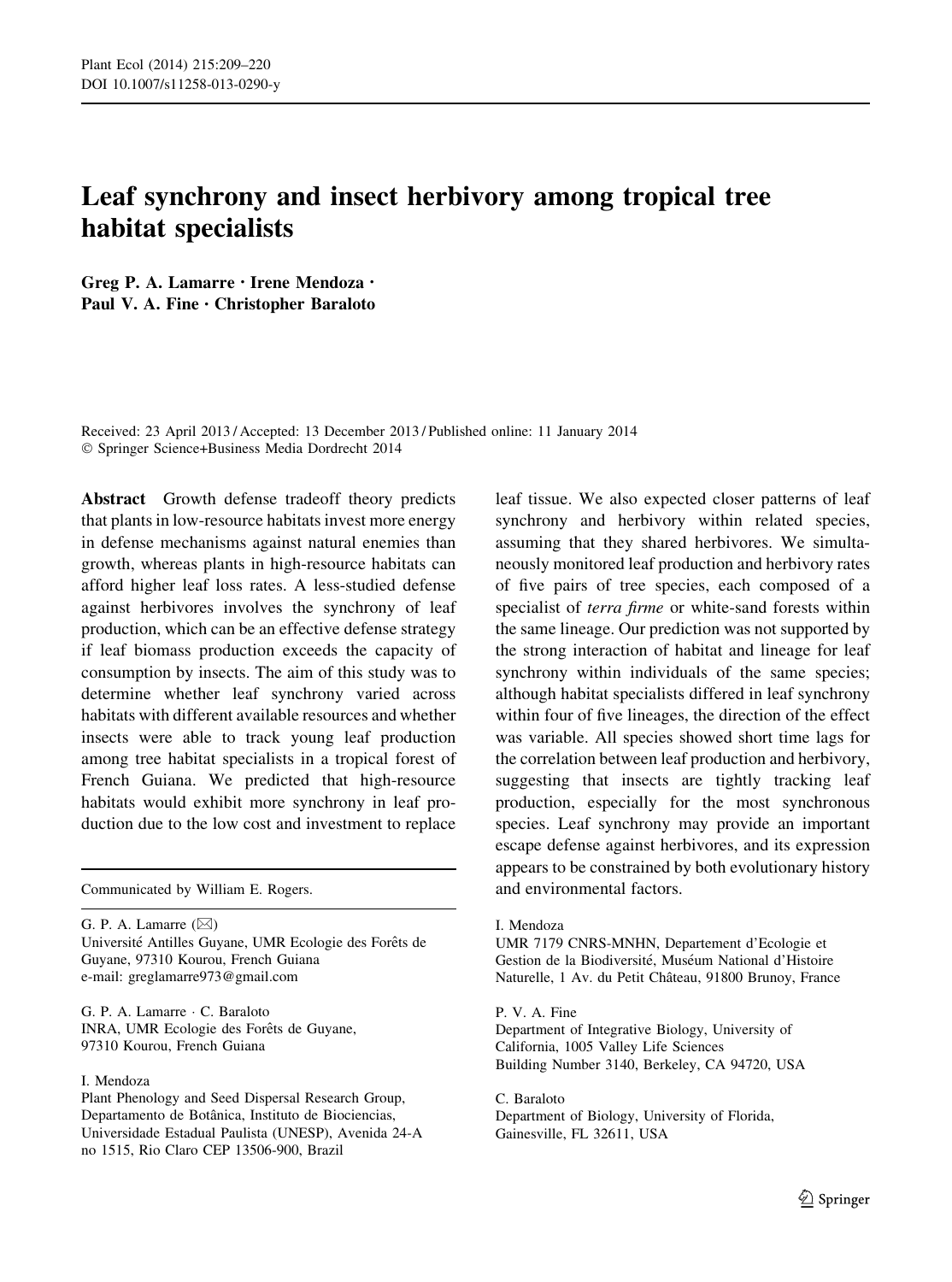Keywords Phenology - Escape - Herbivorous insects - Resource availability - Time lag - French Guiana

#### Introduction

Damage to leaves by herbivores can have a significant impact on plant ecological strategies (Coley and Kursar [1996](#page-10-0); Marquis [1984\)](#page-11-0). Many plant strategies against insect herbivores have been well-described, including chemical defenses (Becerra [1997](#page-10-0); Herms and Mattson [1992;](#page-10-0) Kursar and Coley [2003](#page-10-0)), plant structural traits (Hanley et al. [2007\)](#page-10-0), and indirect defenses, such as production of extrafloral nectar and emission of volatiles that can attract enemies of herbivores (Bixenmann et al. [2013;](#page-10-0) Heil and Kost [2006\)](#page-10-0). Although some young leaves are chemically defended, their high concentration of water and nitrogen in addition to low leaf toughness renders them highly vulnerable to natural enemies during this stage (Coley and Kursar [1996;](#page-10-0) Herms and Mattson [1992\)](#page-10-0). A less-studied defense strategy involves the synchrony of leaf production—i.e., a simultaneous leaf emergence at the plant population level such that leaf biomass of a population of conspecifics exceeds the capacity of consumption by insects (Aide [1993](#page-10-0)).

Several classic studies have shown that rapid and synchronous flushes of leaf production may contribute to plant escape from their natural enemies (Feeny [1976;](#page-10-0) McKey [1975\)](#page-11-0). Plant escape takes place during leaf expansion when herbivores are at low density (e.g., seasonal escape, see Aide [1992\)](#page-10-0) and subsequently the leaves became mature and unpalatable before an increase in herbivore populations can access the vulnerable leaf tissue (Lieberman and Lieberman [1984\)](#page-11-0). In tropical forests, synchronous leaf production of young leaves has been shown to reduce leaf damage by satiating leaf-feeders (Aide [1988](#page-10-0), [1993](#page-10-0); McKey [1975\)](#page-11-0). Insect satiation is the most plausible explanation for this phenomenon and it implies that specialist leaf-feeding insects are limited in their population sizes and not being capable of consuming the majority of expanding leaves before they mature. If insect populations are responding to newly produced leaves, then there should be a short time lag between peaks of leaf production and herbivory. In contrast, a more continuous leaf production (e.g., asynchrony) within

the community of conspecifics is less likely to reduce overall damage via escape because a constant insect population would consume a higher proportion of the available new leaf tissue. However, insect populations might not be limited by leaf production, and asynchronous leaf production might therefore translate in a loose tracking by insects. This situation would favor more direct plant defense mechanisms such as leaf toughness, secondary metabolites, toxic compounds, and/or extrafloral nectaries (Bixenmann et al. [2013](#page-10-0); Coley and Kursar [1996](#page-10-0); Macauley and Fox [1980](#page-11-0); McKey [1989\)](#page-11-0). Although synchrony has been effectively linked to herbivory reduction in tropical forests (Aide [1988,](#page-10-0) [1993](#page-10-0); Coley and Kursar [1996\)](#page-10-0), no one has investigated how leaf synchrony may change across a resource gradient in tropical forests.

Resource allocation theory predicts that plants growing in low-resource habitats would invest more in defense mechanisms against herbivores at the expense of growth, because of the high cost of tissue replacement (Coley et al. [1985;](#page-10-0) Fine et al. [2006\)](#page-10-0). In contrast, plant species growing in high-resource habitats are predicted to allocate more resources to leaf and stem production because of the lower cost of leaf replacement. In addition, the larger presence of the third trophic level in resource-rich habitats might allow plants to persist with a lower defense investment (Mooney et al. [2010](#page-11-0)). Leaf synchrony is another defense mechanism that would allow plants to avoid insect herbivores, and could represent an alternative to constitutive defense strategies like secondary metabolites. On one hand, it would be expected that synchronous leaf production would be more common in high-resource habitats, because of the lower cost of leaf production (Coley et al. [1985\)](#page-10-0) and the higher abundances of herbivores (Mooney et al. [2010](#page-11-0); Fine et al. [2013](#page-10-0)). The lower cost of leaf production in highresource habitats means that for each plant, they could produce more leaves per capita per year, and thus synchrony may be more likely. However, lowresource habitats could also select for synchrony in plants if the cost of producing new leaves were lower during certain time periods because of temporal variation in resource availability. It is therefore necessary to understand whether leaf production synchrony, as a phenological antiherbivore defense, is linked to resource availability of a habitat in order to fully understand the defense mechanisms of plants against natural enemies.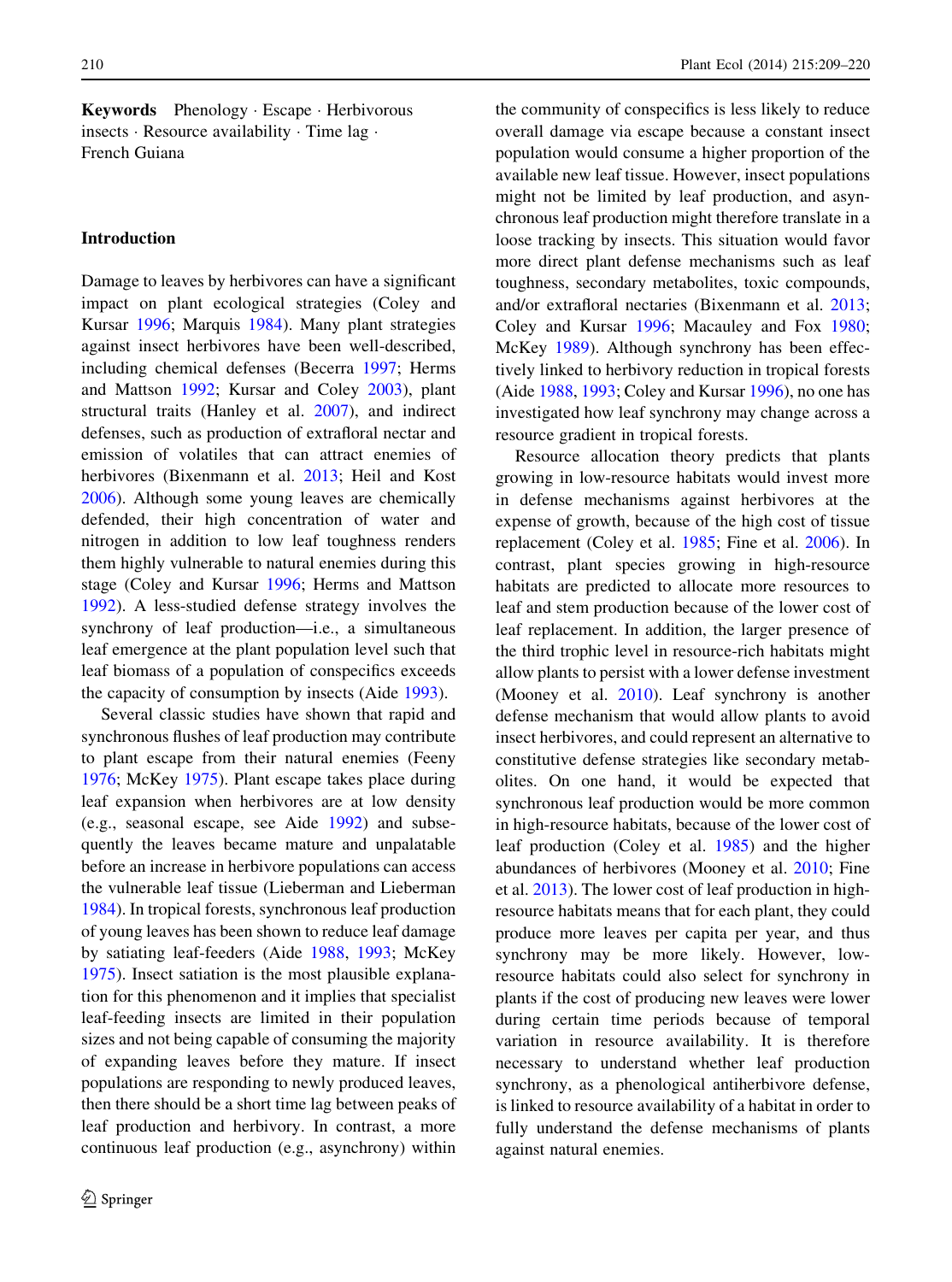Contrasting environmental conditions may select for different ecological strategies in tropical trees including defense strategies against herbivores (Fine et al. [2004](#page-10-0), [2006](#page-10-0)). Recently, Fortunel et al. ([2014\)](#page-10-0) showed that plant species growing in low-resource habitats such as white-sand forests had denser and thicker leaves than species growing in high-resource habitat (e.g., terra firme clay forest). In low-resource habitats, environmental filtering can indeed favor species with resource conservation strategies (i.e., long leaf life span) as has been found in white-sand forest tree specialists. In a previous study, long-term monitoring did not find strong support for the growth defense tradeoff theory for contrasted habitats including white-sand and terra firme clay forests, as there was not a general positive relationship between indices of herbivory and leaf production rates (Lamarre et al. [2012\)](#page-10-0). This study showed that some fast-growing species experienced low herbivory rates without large investment in defense strategy (e.g., Protium species); a pattern that the authors suggested was consistent with a cost-effective herbivore escape strategy through time and/or space.

Here, we simultaneously examined patterns of the synchrony of leaf production and insect herbivory within two common tropical forest habitats in lowland Amazonia that contrast markedly in soil resource availability (Baraloto et al.  $2011$ ): (1) terra firme clay forests with high nutrient availability (hereafter, TF), and (2), white-sand forests with low nutrient availability that are often distributed in forest patches (hereafter WS). As outlined above, we predicted that synchrony of leaf production would be more common in high-resource environments (TF) than in lowresource environments (WS) because the cost and the investment of leaf production are thought to be lower in TF than in WS (Coley et al. [1985;](#page-10-0) Coley and Kursar [1996\)](#page-10-0). In addition, we expected that synchronous leaf flushing among conspecifics would assist plants in avoiding damage from herbivore insects. We therefore predicted that the time taken by insects to damage recently produced leaves—i.e., time lags between leaf production and herbivory damage—can shed light on how plants may escape herbivore damage, with shorter time lags indicating a closer tracking of insects to leaf production.

Closely related plant species are more likely to share common natural enemies (Ehrlich and Raven [1964\)](#page-10-0) in addition to defense strategies (Agrawal et al. [2009\)](#page-10-0). We therefore controlled for phylogeny by studying five monophyletic tree lineages that employ diverse types and different amounts of physical and chemical defense strategies (Lamarre et al. [2012\)](#page-10-0), with one focal species of each lineage specialized to each habitat type. We predicted that within-lineage leaf synchrony would be stronger than among-lineage leaf synchrony. This study addresses the following questions: (1) how does the synchrony of leaf production vary among lineages and habitats? (2) To what extent are natural enemies tracking leaf production and its variation among lineages and habitats?

#### Materials and methods

Study sites and focal tree species

Our study plots were located at the Laussat Conservation Area in French Guiana (05°28'N, 053°35'W). Climate in the region is driven by a seasonal alternation between wet (December to February and April to July) and dry seasons (September to November and March). According to phenological information using remote sensing or LIDAR methods, a peak of leaf production in French Guiana mostly occurs at the beginning of the dry season when solar radiation is maximal (Pennec et al. [2010](#page-11-0); Wagner et al. [2013\)](#page-11-0). In our study, field surveys lasted from March to July 2012, corresponding in French Guiana to one complete rainy season and a short dry season in March (Bonal et al. [2008\)](#page-10-0).

We studied five lineages: Inga (Fabaceae), Protium (Burseraceae), Bombacoideae (Malvaceae), Micropholis (Sapotaceae), and Licania (Chrysobalanaceae). We selected these lineages because they are phylogenetically dispersed within the eudicots, the dominant angiosperms in tropical rain forests, and are widespread in the Amazon basin and the Guiana Shield. From each lineage, we chose one species that was common in each habitat type and infrequent or absent in the other (Lamarre et al. [2012\)](#page-10-0). Plant monitoring was conducted in a 2-ha area in each habitat type and were seperated by 1 km. The spatial configuration followed a modified Gentry plot,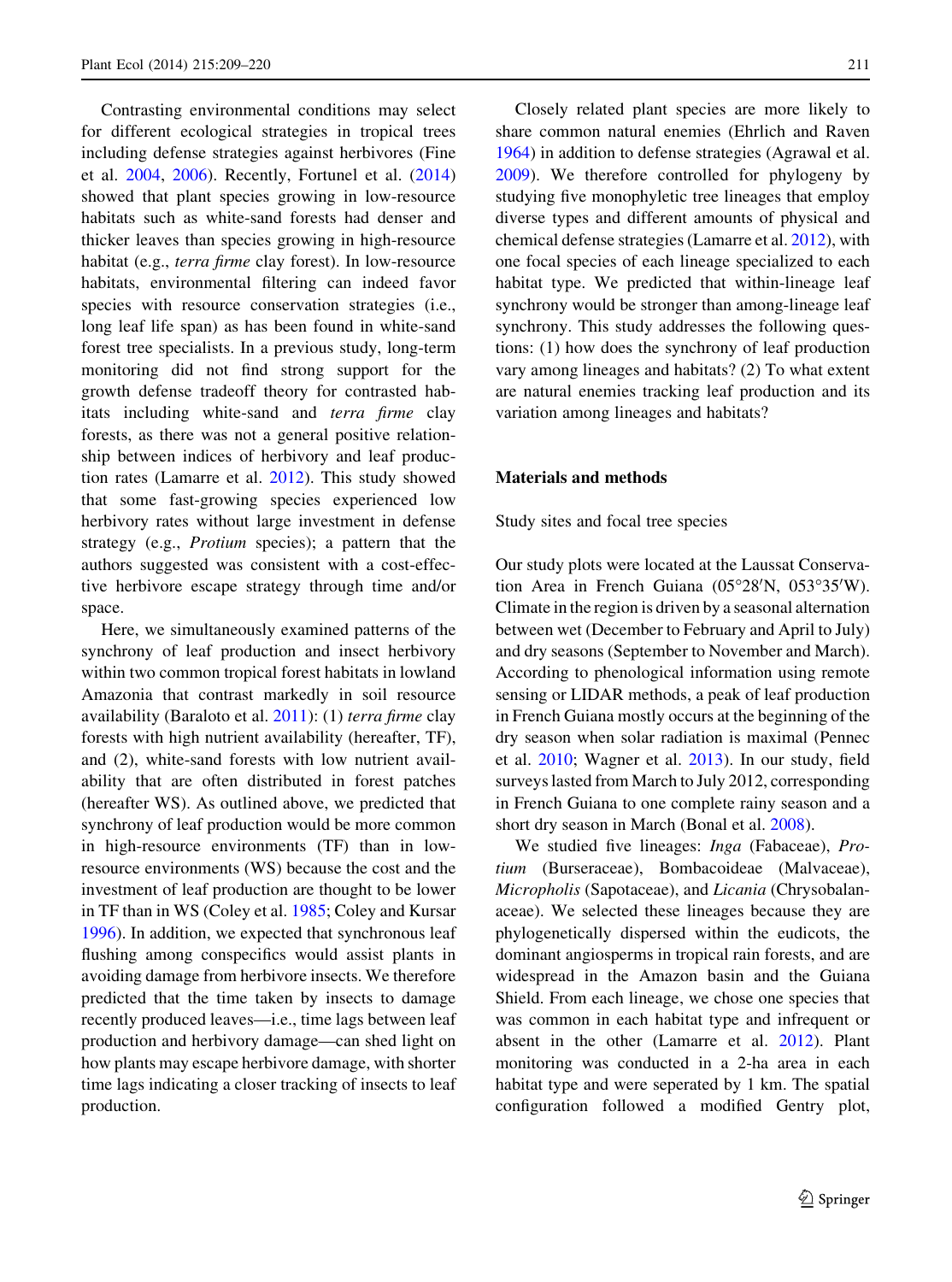composed of ten staggered lines (100 m) perpendicular to a central line (180 m; see Baraloto et al. [2011,](#page-10-0) [2013\)](#page-10-0). We measured leaf production and herbivory rates in 8–20 individuals per species according to their abundance in each plot.

Insect herbivory and leaf production rates

We monitored conspecific saplings separated by at least 10 m to avoid spatial autocorrelation due to related attacks on adjacent plants. Leaf phenology and herbivory measurements were performed on saplings from 1 to 4 m height because understory saplings receive higher proportion of herbivory attacks (Coley and Kursar [1996](#page-10-0)). We controlled for light availability with all individuals sharing a crown exposure index of 2 or less; that is, no individual received direct overhead or lateral sunlight (see Poorter et al. [2006](#page-11-0)). We monitored a total of 172 juvenile trees weekly during a 4-month period (17 censuses). During each census, we tagged new leaves produced since the week before using colored wire and we counted the number of produced, damaged and defoliated leaves. We estimated the proportion of the leaf area removed each week using transparent sheets with a 5 mm grid. We calculated an index of Leaf Production Rate (hereafter LPR) for each individual and census, as follows:

LPR tn

leaf blades produced at tn Initial leaf blades count  $+\sum_{i=1}^{N}$  weekly blades produced ;

where  $tn$  is the census at week n and N is the total number of weeks during which we carried out our study. Because most herbivore damage occurs during the first weeks of leaf expansion (Coley [1980\)](#page-10-0), leaf expansion time was monitored in our study for each week (see Lamarre et al. [2012](#page-10-0)). We estimated an herbivory rate (hereafter HR) for each individual and census using a linear approximation of the surface area removed during leaf expansion, averaged for all observed leaves to a composite measure for each individual as:

HR tn

$$
= \frac{\sum_{i=1}^{n} No. \text{ of damaged blades at } m \times \text{Herbivory at } m}{\sum_{i=1}^{N} \text{ weekly blades produced}} / 100,
$$

where Herbivory is the mean of the accumulated surface removed by herbivores of all the leaves showing damage at time tn. HR includes defoliated leaves due to herbivore or pathogen attack (assigning a value of 100 % as Aide [1993](#page-10-0)). During the period of our study, the most abundant groups of herbivores observed were Chrysomelidae, Curculionidae (Coleoptera), and Cicadellidae (Hemiptera).

#### Data analyses

To estimate synchrony in leaf production (Question 1), we calculated two proxies. First, we calculated the variance of the peaks of leaf production at the population level. Each peak (hereafter Tmax) was calculated as the week at which leaf production rate was greatest for each individual, and indicates the timing or seasonality of leaf production at an individual level. We measured synchrony as the variance in these Tmax values among all individuals in each population. The second proxy of leaf synchrony (hereafter week90), indicated the number of weeks necessary to encompass the 90 % of individuals of a given species having reached their peak of leaf production (following Augspurger [1983\)](#page-10-0). For calculating this index we estimated first the percentage of individuals that reached their Tmax at each census, and then counted the number of weeks that included the 90 % of them. We estimated leaf investment as the total number of produced leaves per individual at the end of the study, and we estimated overall herbivory impact as the total number of damaged leaves. We tested differences among habitats and lineages in our four response variables (Tmax, week90, number of produced leaves, and number damaged leaves) using a Generalized Linear Model with a Poisson distribution (Bolker et al. [2009\)](#page-10-0).

To estimate the temporal correlation among the timing of leaf production and herbivory rate (Question 2), we used a cross-correlation analysis between the weekly values of LPR (used as the explanatory variable) and the differences in HR among censuses (used as the response variable) for each individual that had produced at least one new leaf during the monitoring time (Legendre and Legendre [1998](#page-10-0)). We extracted the week lags that significantly maximized each cross-correlation and explored differences in positive lags among habitats and lineages using a binomial Generalized Model. We used a stepwise variable selection based on the Akaike Information Criterion (AIC) to select the best statistical model in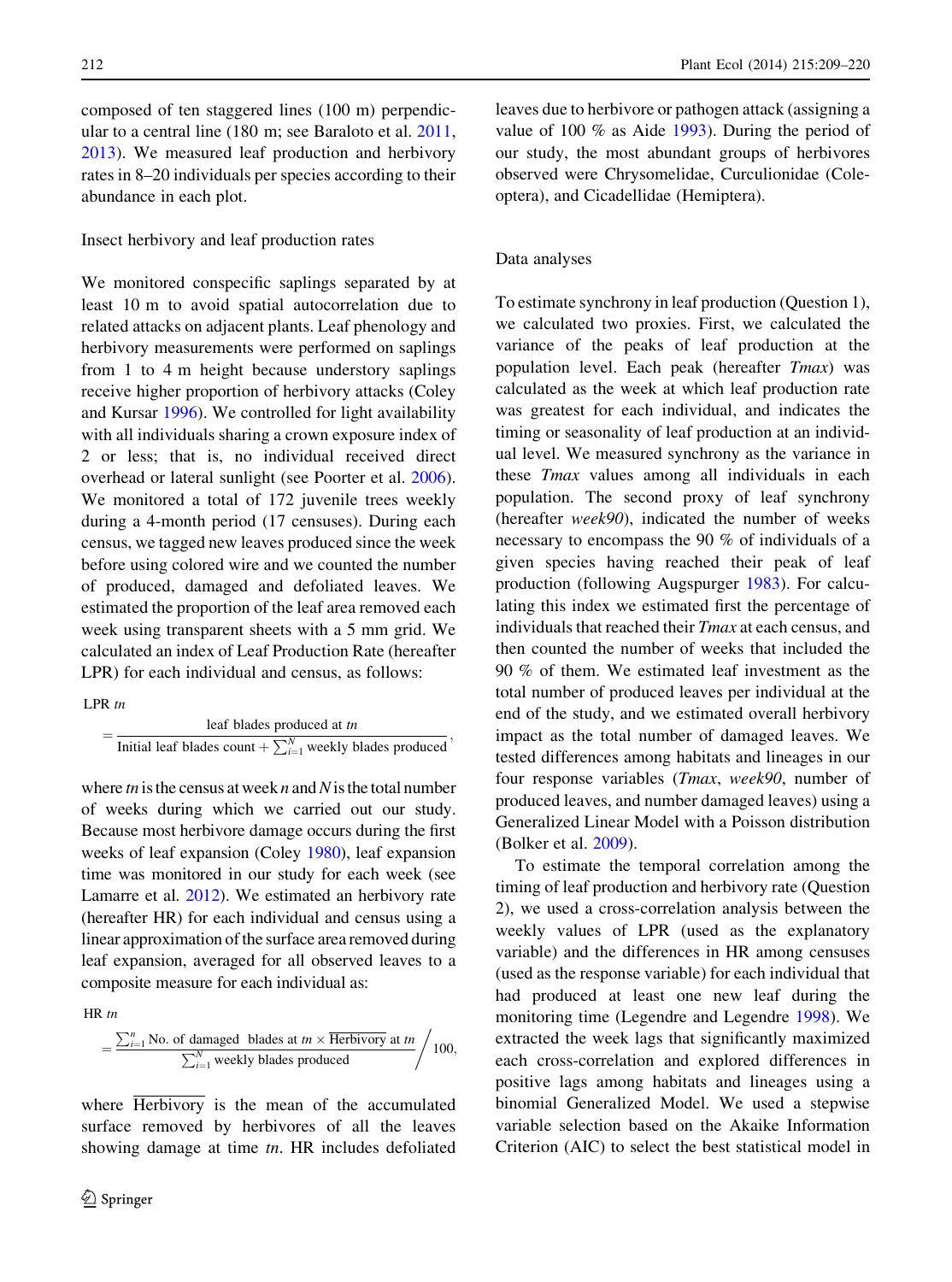all cases (Burnham and Anderson [1998\)](#page-10-0). Statistical analyses were performed with R software 2.15.1 (R Development Core Team [2012](#page-11-0)).

#### **Results**

Leaf synchrony among lineages and between habitats

The five tree lineages displayed contrasting patterns in their timing of leaf production (Fig. [1;](#page-5-0) Table [1\)](#page-6-0). Our index of synchrony estimation Tmax varied across habitats in different ways across lineages (lower AIC for the saturated model with interactions; Table [2](#page-7-0)). Four of the ten studied taxa showed a high degree of synchrony, reflected by the low variance of Tmax (Fig. [1](#page-5-0)): the two Protium species (Burseraceae), Micropholis egensis (Sapotaceae) and to a lesser extent Eriotheca longitubulosa (Bombacoideae). Although the variance of Tmax did not follow a consistent trend for higher synchrony in terra firme than white-sand specialists, we found a significant effect of habitat for the proxy of leaf synchrony weeks90 (mean values;  $TF = 10.4$  and  $WS = 15$  weeks; in this model the interaction term was not included because we only had one week90 value per species). Accordingly, both Protium species showed 90 % of individuals' peak of leaf production at relatively short time intervals (i.e., 11 weeks; Table [1](#page-6-0)).

The Micropholis species growing in terra firme forest (M. egensis) showed a very interesting pattern regarding its timing of leaf production, with the peaks of leaf production of the entire population concentrated in only 3 weeks (Fig. [1;](#page-5-0) Table [1\)](#page-6-0). In contrast, Micropholis guyanensis from the low-resource habitat (WS) showed a stable and continuous leaf production without any distinct peaks throughout the entire wet season (Fig. [2\)](#page-8-0). All tree species growing in WS habitat except Protium aracouchini showed continuous leaf production during the period of study. We observed that this pattern was not exclusive to the low-resource habitat as tree specialists from TF and WS in Inga and Licania lineages were continuously producing leaves throughout the 4-month period (Figs. [1,](#page-5-0) [2](#page-8-0)).

Despite our prediction of differences in phenological patterns of leaf production between the white-sand and the terra firme clay forest communities, the number of produced and damaged leaves also showed a significant interaction term for habitats and lineages (lower AIC for the saturated model; Table [2\)](#page-7-0). Except for Bombacoideae, there were significantly more leaves produced in TF than in WS. In addition, we found a higher number of damaged leaves in the highresource habitat than in the low-resource habitat (Table [1](#page-6-0)), as predicted by the resource allocation theory.

Phenology of host plant and natural enemies

We found contrasting responses among species in the correlation between the timing of herbivory and leaf production (Fig. [2](#page-7-0); Tables [1,](#page-6-0) 2). The 75.4  $%$  of individuals showed significant correlations between LPR and HR and from those, the 97.03 % had a positive sign. In addition, all species showed an elevated number of positive lags between LPR and HR—i.e., the peak of maximum herbivory reached after the peak of maximum leaf production—except for  $M$ . guyanensis (Fig. [3](#page-9-0)). In particular, the *Protium* lineage showed 85 and 75 % of positive lags in TF and WS habitats, respectively (Fig. [2;](#page-8-0) Table [1\)](#page-6-0). The percentage of positive lags was also very high for the Bombacoideae. For almost all individuals, the peak arrival of insect herbivores in both Inga plant populations occurred the week after the plants were producing the greatest number of leaves (Fig. [2](#page-8-0)). More than 85 % of the total foliage produced by the study population of Inga pezizifera was consumed by insects in less than 4-weeks. In summary, within each lineage the proportion of positive lags was higher for TF  $(73.6 \pm 24.2 \%; \text{ mean } \pm \text{ SD})$  than WS specialists  $(59.4 \pm 27.0 \%; \text{ mean } \pm \text{ SD})$  and the interaction term of habitat and lineage did not significantly increase the explained variance (Table [2\)](#page-7-0).

## **Discussion**

Our study assessed the synchrony of leaf production and herbivory in tropical rainforest at a fine temporal scale. We simultaneously monitored leaf production and insect herbivory rate from habitat specialists of terra firme, the high-resource habitat (TF), and whitesand forests, the low-resource habitat (WS), within five tropical tree lineages. Contrary to our prediction, we found a strong interaction of habitat and lineage for leaf synchrony measured in terms of the variance of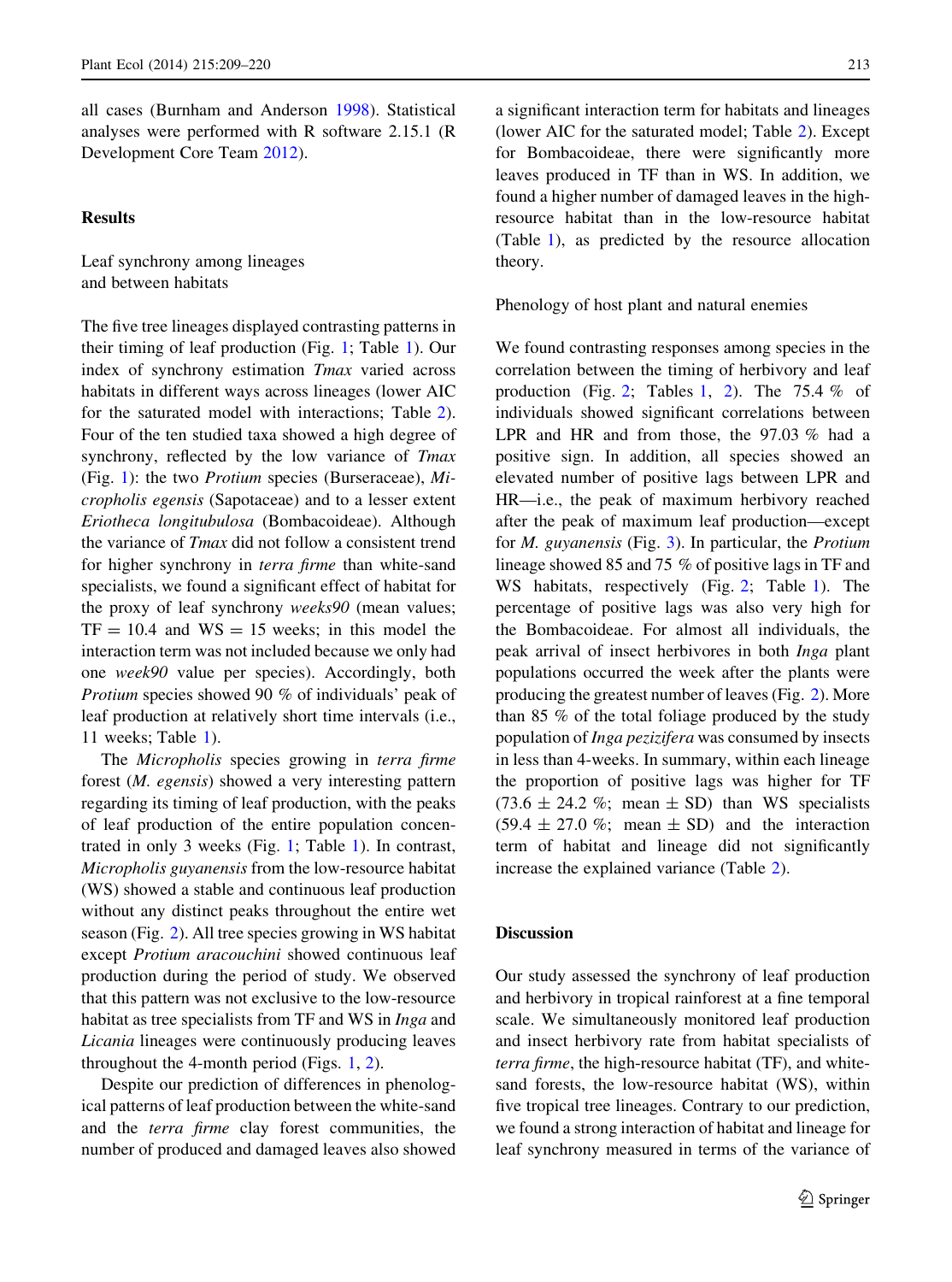<span id="page-5-0"></span>

Fig. 1 Boxplots illustrating differences among the ten focal species for the peaks of leaf production rates (*Tmax*). Grey plots represent tree species that showed leafing synchrony, and black

Tmax, although the number of weeks necessary for reaching the peaks of leaf production for the 90 % of the individuals (weeks90) was significantly shorter in TF than WS. We also emphasize that all tree species showed short time lags for the correlation between leaf production and insect herbivory, especially the most synchronous species, indicating that herbivorous insects are tightly tracking leaf production in tropical forests.

# Variation in leaf synchrony among habitat and lineages

Although our expectation was to find higher leaf synchrony in TF than in WS, we only detected an effect of habitat type on leaf synchrony for the variable week90 (Table [2\)](#page-7-0). By contrast, for all the proxies of leaf production we used and the variance of Tmax, we found an interaction among habitat and lineage

plots those that showed continuous leaf production. The top panels represent the terra firme specialists and the bottom panels represent white-sand tree specialists

(Table [2](#page-7-0)). Those variables showed a strong effect of habitat, but the direction of the effect differed among lineages. Although light conditions, microclimate and soil fertility clearly differ between the two habitats (Baraloto et al. [2011](#page-10-0)), our models showed the poorest support for habitat alone (Table [2](#page-7-0)).

Allocation to growth for plant species in lowresource habitats is expected to be lower than in highresource habitats because of the generally low availability of nutrients (growth defense tradeoff theory, see Coley et al. [1985;](#page-10-0) Fine et al. [2004](#page-10-0)). However, we found that tree populations growing in WS were able to simultaneously produce many new leaves, in particular for the studied Protium WS specialist. For example, one individual of P. aracouchini in WS produced more than 400 leaves in 2 weeks. This pattern suggests that some species growing in a lowresource habitat are able to acquire enough resources (light, water, and nutrients) to produce a large number of new leaves in a short time lag. One reason for this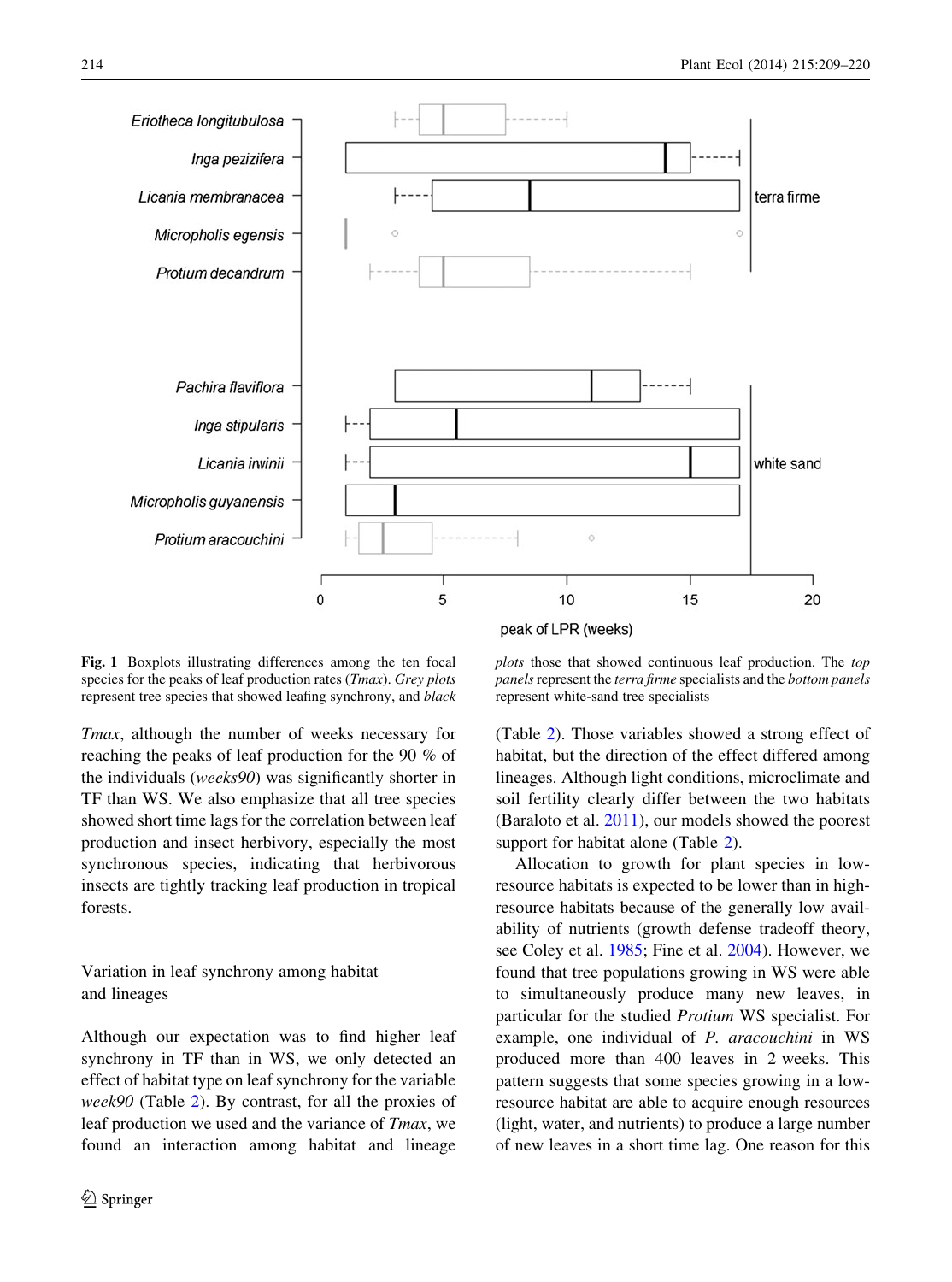<span id="page-6-0"></span>

| Lineage (family)             | Species                   | Habitat | <b>Individuals</b><br>$LPR(\%)$<br>without | produced leaves<br>number of<br>Average | damaged leaves<br>number of<br>Average | %Positive<br>lags | $(mean \pm SD)$<br>Lag weeks | week90 |
|------------------------------|---------------------------|---------|--------------------------------------------|-----------------------------------------|----------------------------------------|-------------------|------------------------------|--------|
| Bombacoideae (Malvaceae)     | Pachira flaviflora        | χχ      | 25.00                                      | $24.67 \pm 10.74$                       | $16.11 \pm 12.60$                      | 85.70             | $2.14 \pm 2.73$              | ഇ      |
|                              | Eriotheca longitubulosa   | Ë       | 70.00                                      | $21.67 \pm 11.15$                       | $11.67 \pm 10.26$                      | 100.00            | $0.67 \pm 0.58$              | ∝      |
| Inga (Fabaceae)              | Inga stipularis           | ws      | 10.00                                      | $25.17 \pm 20.90*$                      | $13.67 \pm 12.85*$                     | 68.75             | $1.55 \pm 2.34$              |        |
|                              | Inga pezizifera           | Ë       | 23.81                                      | $30.50 \pm 28.59*$                      | $21.69 \pm 20.06*$                     | 85.71             | $1.00 \pm 1.21$              |        |
| Licania (Chrysobalanaceae)   | Licania irwinii           | ws      | 5.26                                       | $23.39 \pm 19.71*$                      | $10.39 \pm 9.70$ *                     | 47.06             | $2.25 \pm 2.71$              |        |
|                              | Licania membranacea       | Ë       |                                            | $54.55 \pm 40.36*$                      | $41.75 \pm 36.27*$                     | 42.11             | $3.88 \pm 2.17$              | 51     |
| Micropholis (Sapotaceae)     | guyanensis<br>Micropholis | ws      | 5.56                                       | $24.00 \pm 11.93*$                      | $1.94 \pm 9.54*$                       | 18.75             | $6.67 \pm 1.53$              | ŗ      |
|                              | Micropholis egensis       | Ë       |                                            | $17.36 \pm 13.45*$                      | $6.86 \pm 7.80*$                       | 54.55             | $2.50 \pm 0.84$              |        |
| Tribe Protieae (Burseraceae) | Protium aracouchini       | WS      | 15.79                                      | $83.44 \pm 111.04*$                     | $23.62 \pm 21.29*$                     | 75.00             | $3.08 \pm 2.47$              |        |
|                              | Protium decandrum         | Ë       | 15.79                                      | $21.94 \pm 15.55*$                      | $17.56 \pm 14.37*$                     | 85.71             | $1.58 \pm 2.47$              |        |

pattern could be resource seasonality. In this sense, poor soils and frequent drought stress of white-sand forests might favor species that produce a large number of leaves all at once at the beginning of the wet season, which might represent a lower cost than producing leaves continuously. Additional physiological processes such as the balance between leaf construction cost and photosynthesis with regards to environmental cues (rainfall seasonality, temperature, photoperiod, and solar irradiance) may also influence leaf production and synchrony (Lieberman and Lieberman, [1984](#page-11-0); Van Schaik et al. [1993\)](#page-11-0).

During the study period, only the Protium lineage showed a consistent pattern of high leaf synchrony in both habitats (Fig. [1\)](#page-5-0). We therefore envision that this lineage may have a stronger conservative phenology than the other studied lineages. Other studies in the Neotropics also showed that antiherbivore defense type could be phylogenetically conserved in some Burseraceae lineages (i.e., all Bursera species produce monoterpenes, Becerra [1997](#page-10-0)). It is indeed fascinating that both Protium species exhibited strong synchrony patterns in contrasting forest habitats; however, we realize that these are only 2 of the more than 30 Protium species occurring in French Guianan rainforests (Molino et al. [2009\)](#page-11-0) and further monitoring of other species is needed before reaching any conclusions about clade-level patterns.

Micropholis was the only lineage that followed our prediction of higher synchrony of leaf production in TF habitats. Micropholis egensis, which is strongly associated with terra firme habitats, showed the highest degree of leaf synchrony (according to the two proxies of synchrony), whereas M. guyanensis, from the white-sand forest, showed a continuous leaf production and received nearly twice as much leaf damage as individuals of the species in terra firme habitats (Table 1). We speculate that the synchronous leaf production of M. egensis may subsequently affect the level of herbivory and potentially lowers the impact of natural enemies in its habitat of origin (i.e., the high-resource habitat). In contrast, Licania and Inga lineages produced leaves continuously over at least 15 weeks through the entire wet season (Fig. [2](#page-8-0); Table 1). We speculate from our field observations that both lineages may have evolved other defense strategies to reduce the impact of herbivory such as extrafloral nectaries for Inga (Pennington et al. [1997](#page-11-0); Bixenmann et al. [2013](#page-10-0)) or delayed greening for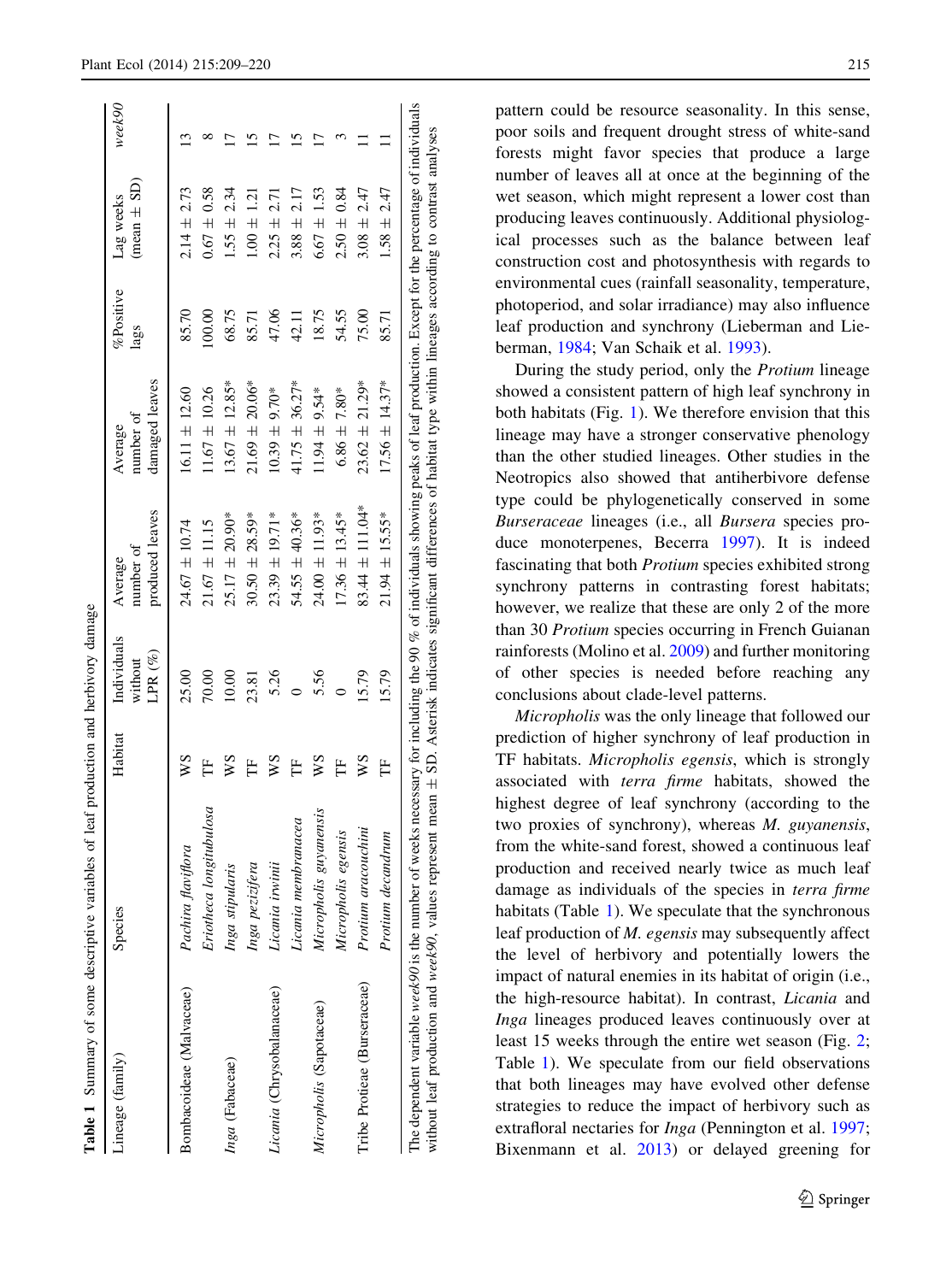<span id="page-7-0"></span>Table 2 Summary of the models used in this work analyzing the influence of habitat and lineage on the peaks of leaf production (Tmax), the number of weeks when the 90 % of the individuals showed peaks of leaf production (week90), the

proportion of positives lags in the cross-correlation between LPR and HR (positive lags), the number of newly produced leaves, and the number of leaves damaged by insects (damaged leaves)

| Dependent variable   | Predictor variables      | <b>AIC</b> | $\triangle AIC$ | Residual deviance | Residual df |
|----------------------|--------------------------|------------|-----------------|-------------------|-------------|
| <b>T</b> max         | Habitat $\times$ lineage | 1156.5     | $\bf{0}$        | 636.16            | 136         |
|                      | Lineage                  | 1193.5     | 37              | 683.12            | 141         |
|                      | $Habitat + lineage$      | 1195.3     | 38.8            | 682.94            | 140         |
|                      | Null                     | 1290.1     | 133.6           | 787.74            | 145         |
|                      | Habitat                  | 1292.1     | 135.6           | 787.71            | 144         |
| week90               | Habitat                  | 60.778     | $\bf{0}$        | 13.774            | 8           |
|                      | Null                     | 62.967     | 2.189           | 17.963            | 9           |
|                      | Lineage                  | 65.274     | 4.496           | 12.27             | 5           |
| <i>positive</i> lags | $Habitat + lineage$      | 162.32     | $\bf{0}$        | 150.32            | 128         |
|                      | Lineage                  | 163.16     | 0.83            | 153.16            | 129         |
|                      | Habitat $\times$ lineage | 166.84     | 4.51            | 146.84            | 124         |
|                      | Null                     | 180.99     | 18.67           | 178.99            | 133         |
|                      | Habitat                  | 181.27     | 18.95           | 177.27            | 132         |
| produced leaves      | Habitat $\times$ lineage | 4104.4     | $\bf{0}$        | 3360.6            | 137         |
|                      | $Habitat + lineage$      | 6314.754   | 2209.922        | 5578.5            | 166         |
|                      | Lineage                  | 6373.811   | 2268.979        | 5639.6            | 167         |
|                      | Habitat                  | 7093.599   | 2988.767        | 6365.4            | 170         |
|                      | Null                     | 7137.699   | 3032.866        | 6411.5            | 171         |
| damaged leaves       | Habitat $\times$ lineage | 2698.6     | $\bf{0}$        | 2091.1            | 137         |
|                      | $Habitat + lineage$      | 3032.9     | 334.2867        | 2433.4            | 141         |
|                      | Lineage                  | 3137.2     | 438.55          | 2539.6            | 142         |
|                      | Habitat                  | 3302.3     | 603.66          | 2710.7            | 145         |
|                      | Null                     | 3433       | 734.36          | 2843.4            | 146         |

Models are ranged from the best  $(\Delta AIC = 0)$  to poorest fits. Bold font denotes models with equivalent empirical support (within 2) AIC units). Residual deviance and residual degrees of freedom are given for each model

Licania (e.g., Licania saplings flush light white leaves, Lamarre personal observation). However, these strategies commonly exhibited in tropical tree species (Kursar and Coley [1992\)](#page-10-0) have a high cost for both energy-and nitrogen for the plant (e.g., rubisco production), and continuous producers might have evolved other cost-effective defenses or means to reduce impact of natural enemies.

Phenology of host plant and natural enemies

In our study, we found contrasting responses among species in the correlation between the timing of insect herbivory and leaf production (Figs. [2,](#page-8-0) [3](#page-9-0); Table [1](#page-6-0)). All species showed an elevated number of positive lags between LPR and HR, except for *M. guyanensis.*  In addition, within each lineage, the proportion of positive lags was higher for TF than WS species. In this way, peaks in leaf production appear to be tracked by insects, which consequently produce more damage during the peak of synchronous flush (Fig. [1\)](#page-5-0). This link between the timing of host plant production and herbivores consumption seems to be more common in high-resource habitats (Table [1](#page-6-0)). However, given limited replications of habitat type in our study, we may not be able to form general conclusions with regards to the effect of habitat on synchrony and thus we recommend further research with repeated measurement across habitats and over multiple seasons.

Previous studies showed that plant growth in the terra firme specialists exhibited both greater height and leaf area than white-sand forest specialists (Fine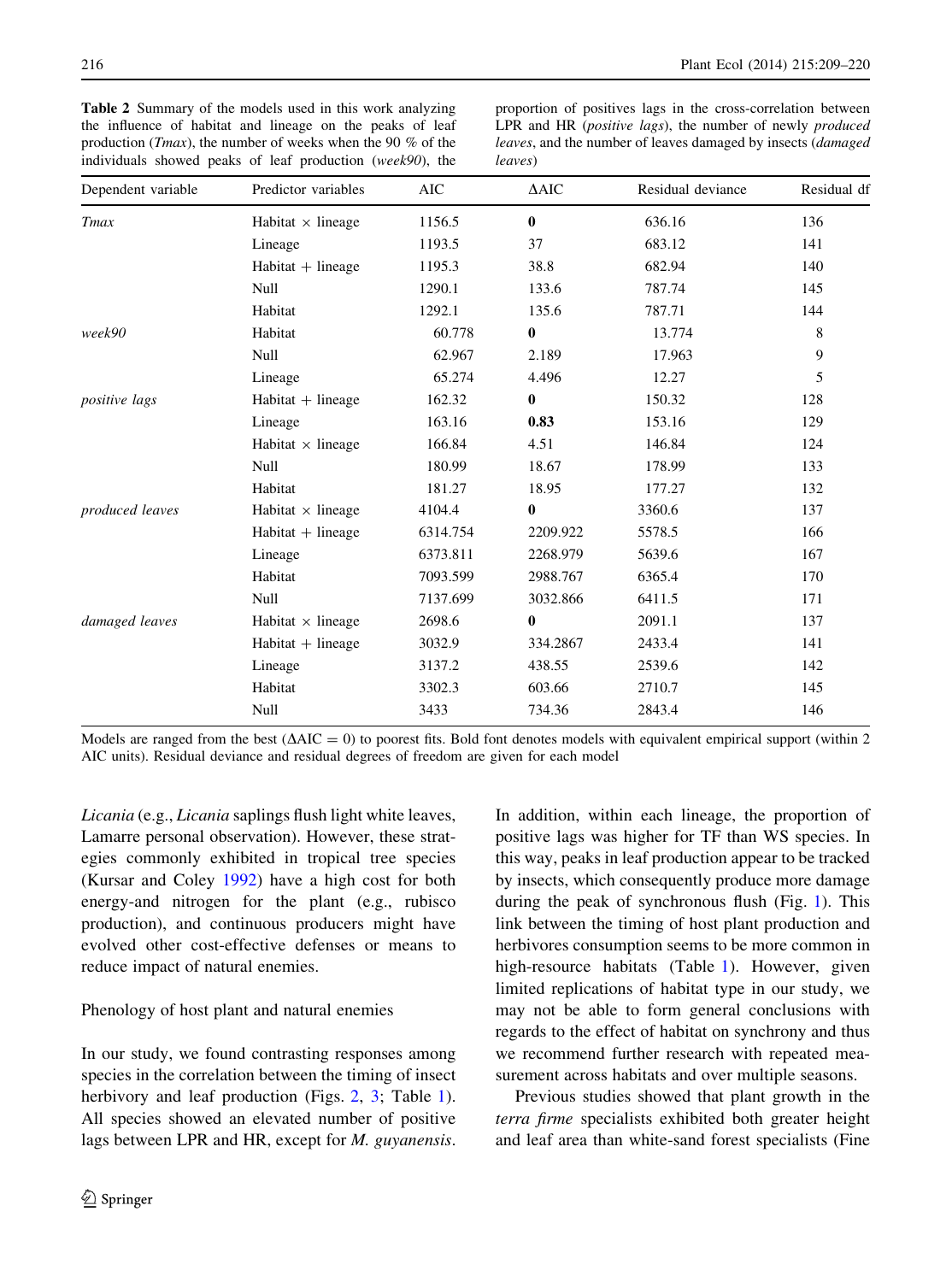<span id="page-8-0"></span>

Fig. 2 Plot illustrating the mean values per weeks of the indices of herbivory rate (HR) and leaf production rate (LPR) among the ten studied species during the observation period. Vertical bars

show standard errors. The top panels represent the terra firme specialists and the bottom panels represent white-sand specialists

et al. [2004](#page-10-0)), with significantly more leaves produced in high-resource habitats (Lamarre et al. [2012](#page-10-0)). One potential explanation of tight tracking of changes in LPR by herbivores may be that high-resource habitats support a greater abundance of insect herbivores than low-resource habitats because of a higher turnover of plant tissues (see Fine et al. [2013](#page-10-0)). For all species except P. aracouchini and M. guyanensis, the average lag between the peak of leaf production and insect herbivory was lower than 2 weeks, which indicates a very tight tracking by insects (Table [1](#page-6-0); Fig. [3](#page-9-0)). We interpret this result as strong evidence that saplings may minimize the window of leaf expansion when their leaves are most vulnerable (i.e., thinner and more nutritious leaves). The average leaf expansion rate for these species was less than 6 weeks during the study period. This pattern is in agreement with an ''escape defense syndrome'' that consists of a rapid leaf expansion and synchronous leaf production (see Coley and Kursar [1996;](#page-10-0) Kursar and Coley [2003\)](#page-10-0).

For the most synchronous tree species, we discern a very close tracking of leaf production by insects as the positive lag between peak of LPR and HR was shorter than the other studied species. For Protium decandrum (TF) and Pachira flaviflora (WS), 64 and 62 % of the population received intense herbivory rate in less than 2 weeks, respectively. In this way, tight tracking of leaf production by insects may actually favor an indirect defense strategy to reduce their impact (Aide [1991,](#page-10-0) [1993](#page-10-0); van Schaik et al. [1993\)](#page-11-0). A comparable pattern was observed among the ten most synchronous species in a lowland Panamanian forest showing higher herbivory damage occurring after the peak of synchronized flushes (Aide [1993](#page-10-0)). We suggest that plant species may produce leaves in times of low insect abundances, presumably with the purpose of escaping herbivores. An increase of herbivory during a synchronous flush (or in a short time lag) would suggest that insect herbivores are concentrated in time and space. Thus, insect herbivores would experience satiation if they are not able to completely consume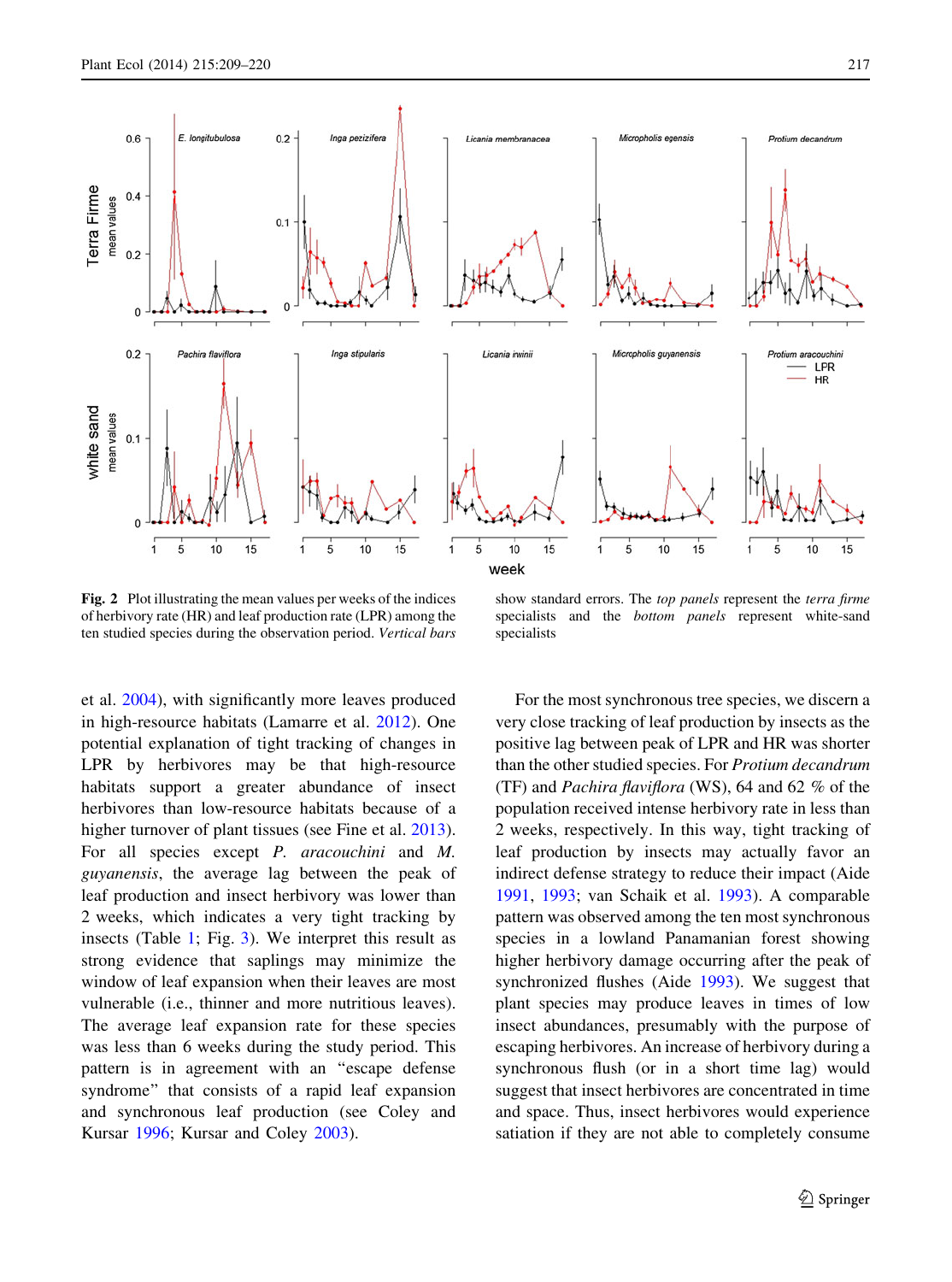<span id="page-9-0"></span>

Fig. 3 Histogram of the lags that significantly maximized the cross-correlation among LPR and HR for each species. Positive lags mean that the peak of HR was reached after the peak of LPR and negative lags mean the opposite. The  $x/y$  ratio in the top of each panel means the number of significantly positive cross-

correlations in relation with the number of individuals of each species that at least produced a new leaf. The *top panels* represent the terra firme specialists and the bottom panels represent white-sand specialists

the available resource. Because of a tight tracking of leaf production by insects in addition to a peak of maximum consumption, we hypothesized that the most synchronous species in our study would satiate their herbivore populations. However, we may not have observed satiation events because of the relatively short duration of our monitoring.

Leaf synchrony becomes a viable defense strategy when herbivores are primarily host specialists, and the extent of host specialization for tropical plants is currently unknown (see Novotny et al. [2006](#page-11-0)). Future long-term studies should focus on natural enemy identities and host preferences to investigate whether specialist insects and resource availability select for divergent patterns of leafing synchrony across a range of availability of resources. The extent to which herbivore specialists may drive the evolution of life history traits such as leafing phenology remains an important question in plant population ecology (van

Asch and Visser [2007\)](#page-11-0), and especially in tropical forests where biotic interactions are believed to play a more important role on the rate of speciation than in temperate forests (Schemske et al. [2009\)](#page-11-0).

### Conclusion

Our study represents one of the few attempts to measure simultaneously both leaf production and herbivory rates on tropical plants (but see Aide [1993\)](#page-10-0), and to our knowledge is the first to employ a lineage-based approach across a gradient of environmental conditions. Our weekly measurement of leaf production and herbivory allowed us to observe close tracking of leaf production by insects, especially for the most synchronous species, which emphasizes the need for high-precision measurements in plant phenology monitoring (e.g., Aide [1993](#page-10-0)). This study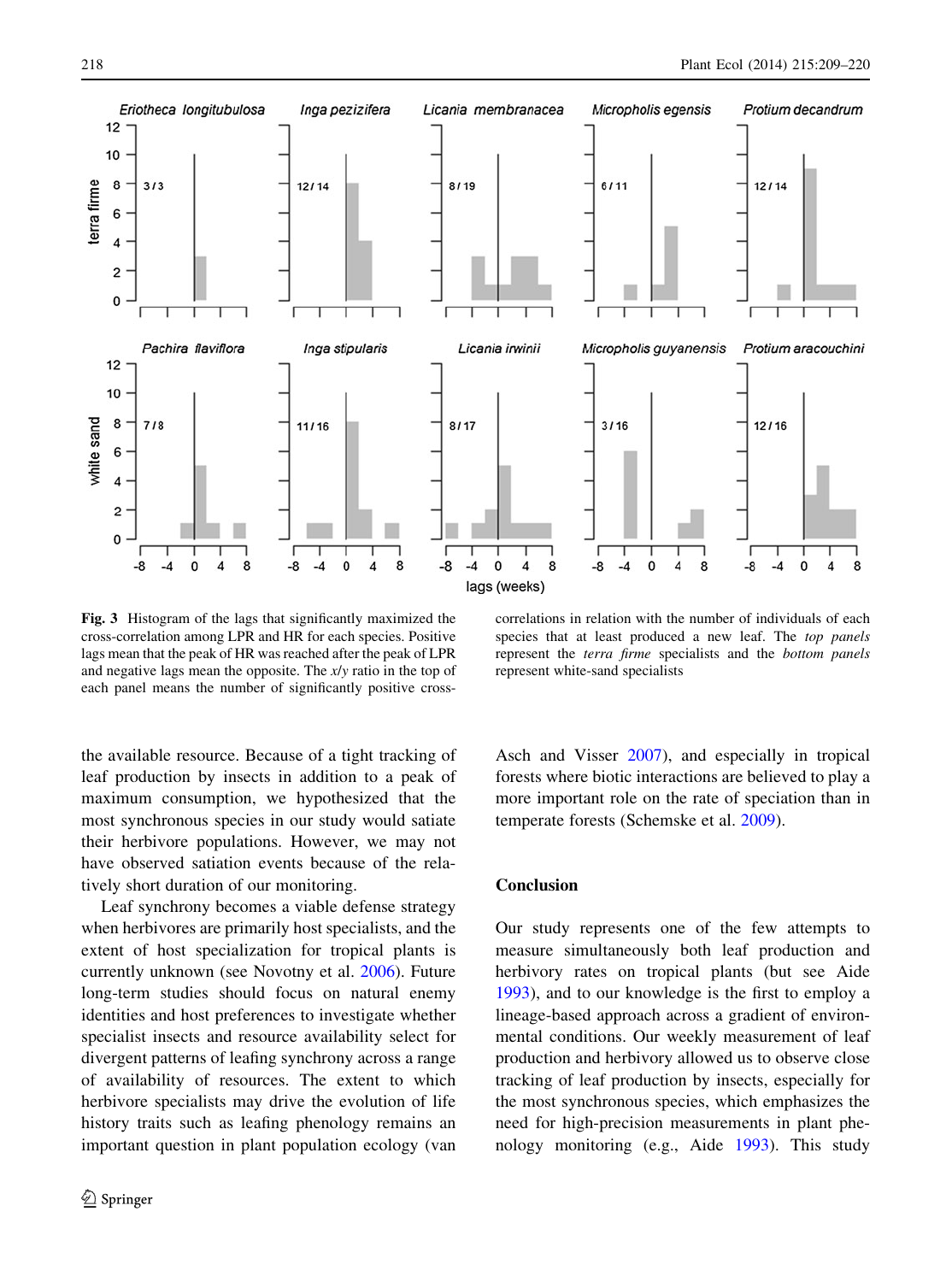<span id="page-10-0"></span>underlines the importance of considering defense strategies such as the synchrony of leaf production that permits herbivore escape, when studying growth defense tradeoffs across environmental gradients, although it seems to be more dependent on phylogenetic constraints and other environmental cues than soil-derived habitat types.

Acknowledgments We thank Eléonore Bernardo, Jocelyn Cazal, Jean-Yves Goret, and Antonin Leclercq for help in field work. This manuscript has been improved by the help of Q. Molto, P.-C. Zalamea, and C.E.T. Paine. Research was supported by a collaborative NSF Grant (DEB-0743103/ 0743800) to C. Baraloto and P.V.A. Fine, the Fond Social Européen (FSE) to G.P.A. Lamarre, and an INRA Package Grant to C. Baraloto. I. Mendoza benefited of a Brazilian CNPq Grant (150483/2012-0) during the writing of this paper. This work has benefited from an ''Investissement d'Avenir'' grant managed by Agence Nationale de la Recherche (CEBA, ref. ANR-10-LABX-25-01). This article is an output of the interaction held during the ATBC meeting in Bonito (June 2012).

#### References

- Agrawal AA, Fishbein M, Halitschke R, Hastings AP, Rabosky DL, Rasmann S (2009) Evidence for adaptive radiation from a phylogenetic study of plant defenses. Proc Natl Acad Sci USA 106:18067–18072
- Aide TM (1988) Herbivory as a selective agent on the timing of leaf production in a tropical understory community. Nature 336:574–575
- Aide TM (1991) Synchronous leaf production and herbivory in juveniles of Gustavia superba. Oecologia 88:511–514
- Aide TM (1992) Dry season leaf production: an escape from herbivory. Biotropica 24:532–537
- Aide TM (1993) Patterns of leaf development and herbivory in a tropical understory community. Ecology 74:455–466
- Augspurger CK (1983) Phenology, flowering synchrony, and fruit-set of six neotropical shrubs. Biotropica 15: 257–267
- Baraloto C, Rabaud S, Molto Q, Blanc L, Fortunel C, Herault B, Davila N, Mesones I, Rios M, Valderrama E, Fine PVA (2011) Disentangling stand and environmental correlates of aboveground biomass in Amazonian forests. Glob Change Biol 17:2677–2688
- Baraloto C, Molto Q, Rabaud S, Hérault B, Valencia R, Blanc L, Fine PVA, Thompson J (2013) Rapid simultaneous estimation of aboveground biomass and tree diversity across Neotropical forests: a comparison of field inventory methods. Biotropica 45:288–298
- Becerra JX (1997) Insects on plants: macroevolutionary chemical trends in host use. Science 276:253–256
- Bixenmann RJ, Coley PD, Kursar TA (2013) Developmental changes in direct and indirect defenses in the young leaves of the Neotropical tree genus Inga (Fabaceae). Biotropica 45:175–184
- Bolker BM, Brooks ME, Clark CJ, Geange SW, Poulsen JR, Stevens MHH, White JSS (2009) Generalized linear mixed models: a practical guide for ecology and evolution. Trends Ecol Evol 24:127–135
- Bonal D, Bosc A, Ponton S, Goret J-Y, Burban B, Gross P, Bonnefond J-M, Elbers J, Longdoz B, Epron D, Guehl J-M, Granier A (2008) Impact of severe dry season on net ecosystem exchange in the Neotropical rainforest of French Guiana. Glob Change Biol 14:1917–1933
- Burnham KP, Anderson DR (1998) Model selection and inference: a practical information theoretic approach. Springer, New York
- Coley PD (1980) Effects of leaf age and plant life-history patterns on herbivory. Nature 284:545–546
- Coley PD, Kursar TA (1996) Anti-herbivore defenses of young tropical leaves: physiological constraints and ecological tradeoffs. In: Mulkey SS, Chazdon R, Smith AP (eds) Tropical forest plant ecophysiology. Springer, Berlin, pp 305–337
- Coley PD, Bryant JP, Chapin FS (1985) Resource availability and plant antiherbivore defense. Science 230:895–899
- Ehrlich PR, Raven PH (1964) Butterflies and plants: a study in coevolution. Evolution 18:586–608
- Feeny P (1976) Plant apparency and chemical defense. In: Wallace J, Mansell R (eds) Biochemical interaction between plants and insects. Springer, Berlin, pp 1–40
- Fine PVA, Mesones I, Coley PD (2004) Herbivores promote habitat specialization by trees in amazonian forests. Science 305:663–665
- Fine PVA, Miller ZJ, Mesones I, Irazuzta S, Appel HM, Stevens MHH, Saaksjarvi I, Schultz LC, Coley PD (2006) The growth defense trade-off and habitat specialization by plants in Amazonian forests. Ecology 87:S150–S162
- Fine PVA, Metz MR, Lokvam J, Mesones I, Zuniga JMA, Lamarre GPA, Pilco MV, Baraloto C (2013) Insect herbivores, chemical innovation, and the evolution of habitat specialization in Amazonian trees. Ecology 94:1764– 1775
- Fortunel C, Paine CET, Fine PVA, Kraft NJB, Baraloto C (2014) Environmental factors predict community functional composition in Amazonian forests. J Ecol 102:145– 155
- Hanley ME, Lamont BB, Fairbanks MM, Rafferty CM (2007) Plant structural traits and their role in anti-herbivore defence. Perspect Plant Ecol Evol Syst 8:157–178
- Heil M, Kost C (2006) Priming of indirect defences. Ecol Lett 9:813–817
- Herms DA, Mattson WJ (1992) The dilemma of plants: to grow or defend. Q Rev Biol 67:283–335
- Kursar TA, Coley PD (1992) Delayed greening in tropical leaves: an antiherbivore defense. Biotropica 24:256–262
- Kursar TA, Coley PD (2003) Convergence in defense syndromes of young leaves in tropical rainforests. Biochem Syst Ecol 31:929–949
- Lamarre GPA, Baraloto C, Fortunel C, Davila N, Mesones I, Grandez Rios J, Rios M, Valderrama E, Vasquez Pilco M, Fine PVA (2012) Herbivory, growth rates, and habitat specialization in tropical tree lineages: implications for Amazonian beta-diversity. Ecology 93:S195–S210
- Legendre P, Legendre L (1998) Numerical ecology. Elsevier, Amsterdam